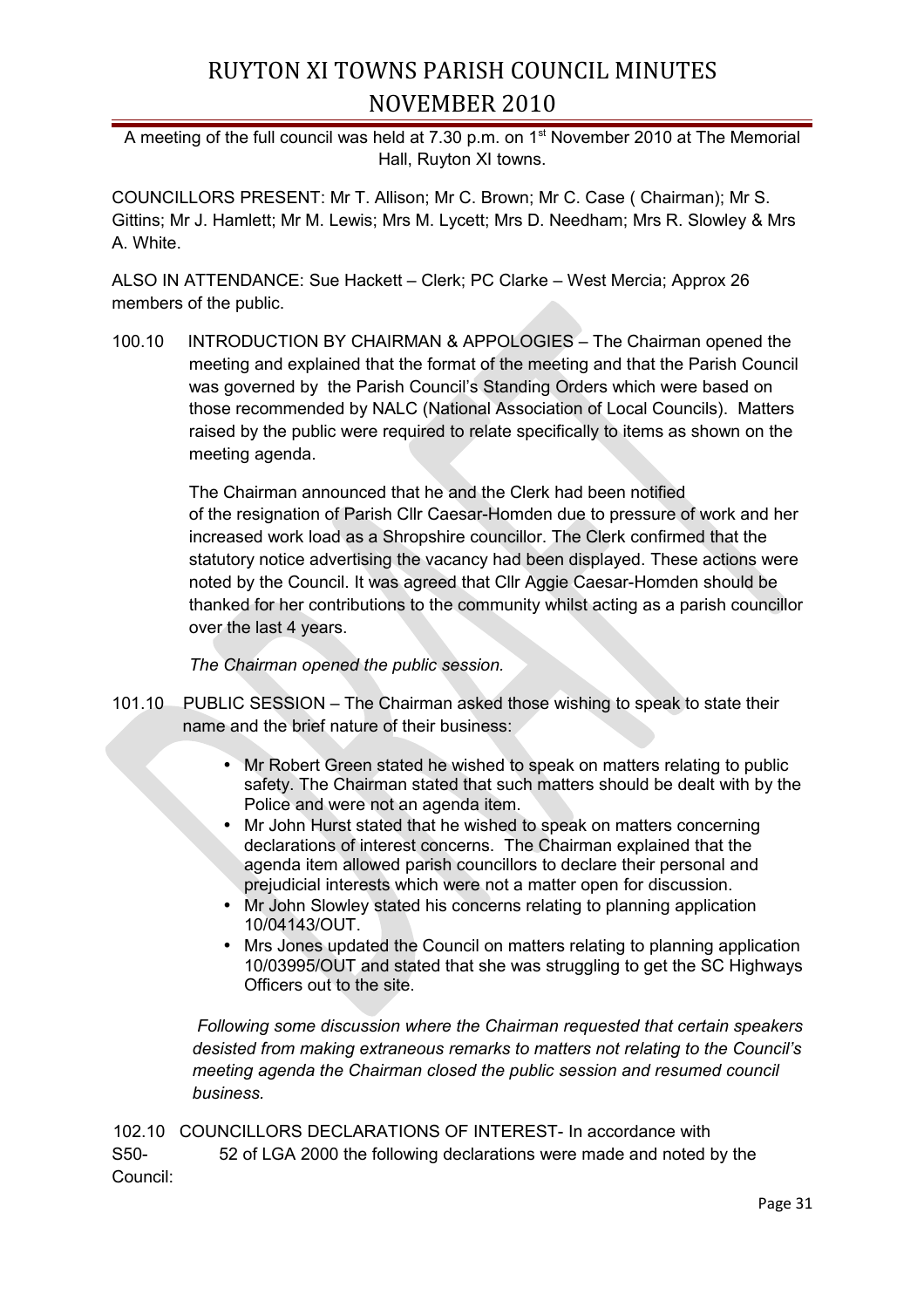# RUYTON XI TOWNS PARISH COUNCIL MINUTES NOVEMBER 2010

- Cllrs Slowley; Needham; Allison, Case and White; expressed their ongoing personal interest as members of the Parish Plan Steering Committee (PPSC).
- 103.10 CONFIRMATION & ACCEPTANCE OF PREVIOUS MEETING MINUTES: Circulated draft minutes of the parish council meeting held on 4/10/10 were approved after the following had been amended to the Council's satisfaction:

At Min 88.10 "Cllr Allison" was added to the declarations of interest re PPSC. At Min 97.10 "Whist" was corrected to "Whilst". At Min 98.10 "Garbitt" was amended to "Garbett". At Min 98.10 "at five ways" was amended to "at Five Ways". The Chairman was then instructed by the Council to sign the minutes as being correct.

- 104.10 SC REPORT The report was unavailable.
- 105.10 POLICE REPORT- PC Clarke provided the local reported incident report for October and encouraged people to join the Rural Watch Scheme.
- 106.10 PLANNING MATTERS
	- 1. Council to consider the following planning applications as notified: 10/03995/OUT

Purton Villa, Church Street, Ruyton XI Towns, Shropshire, SY4 1LA Proposal: Outline application for the erection of three dwellings. **Following some discussion the Council agreed without dissent to defer making a decision on the application to an extraordinary meeting when all requested evidence had been made available by SC to the P.C**. (Proposed C.C. and Seconded D.N.)

### 10/04143/OUT

Pentons Renewal of planning permission reference 05/13752/OUT dated 15th November 2007 for the comprehensive redevelopment of the site for residential purposes with revised means of access, involving the removal of all existing buildings, structures and uses.

**After some discussion of the outcome of the public meeting held on 27th October the Parish Council resolved without dissent the following: The application to renew the existing planning application is opposed based on the newly proposed S106 being entirely inadequate. This is a material consideration in respect of the planning application. The PC advises that the applicant withdraws the planning application at this stage and reapplies when market conditions are more favourable and renegotiates the S106 providing the parish with much needed facilities to accommodate such an increase in the population of the parish.** (Proposed by C.C. Seconded by D.N. 7 for 2 abstained.)

- 2. The Chairman reported on planning application decisions notified to the Council. Report provided (Appendix A).
- 3. Severn Trent Plant Ruyton XI Towns. Cllr Gittins stated that the matter was in progress and a report would be made available at the next meeting in Jan 2011. This was noted by councillors.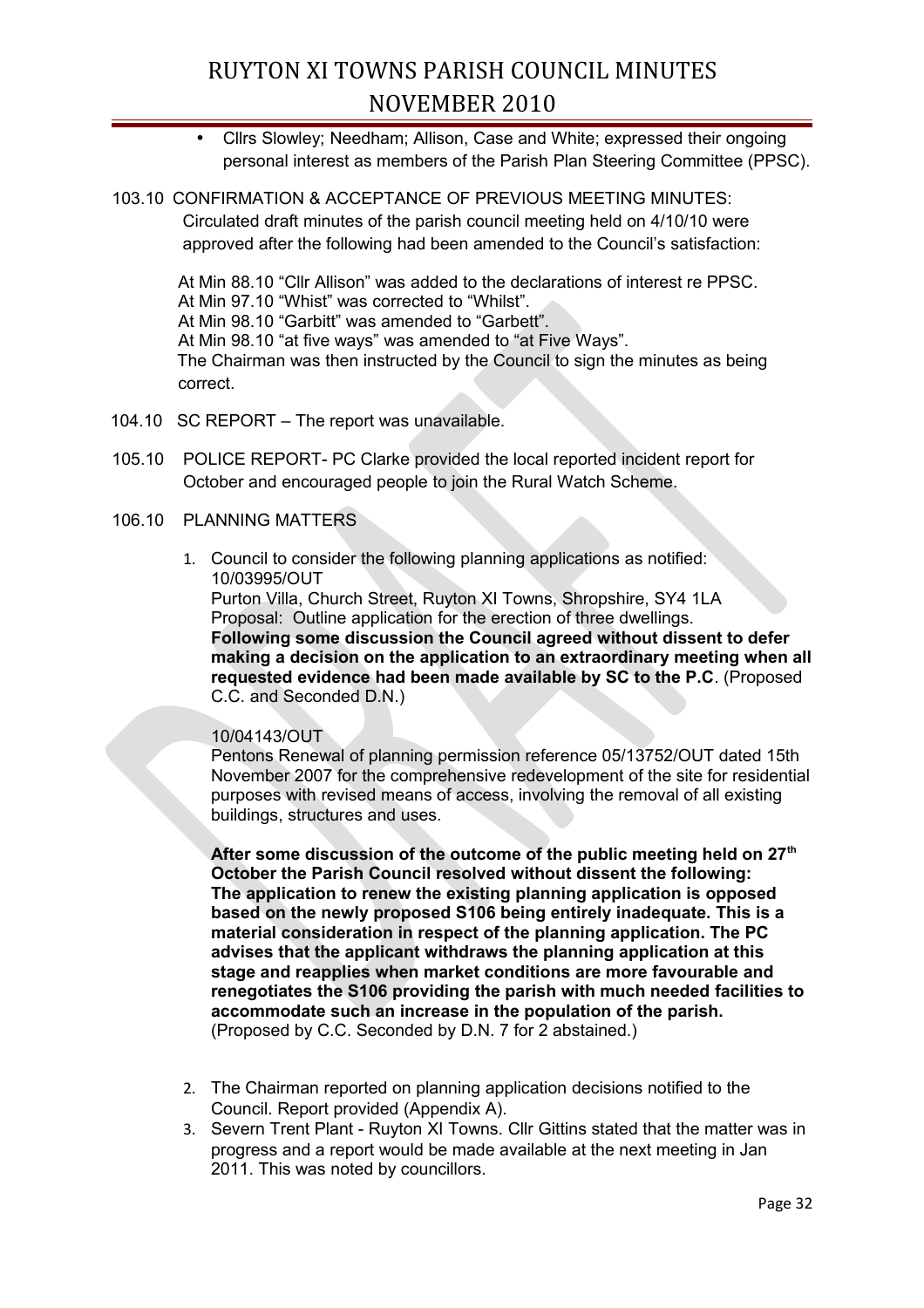- 107.10 CHRISTMAS TREE ARRANGEMENTS The Chairman reported that a donated tree would be positioned outside the village hall. **Council were in unanimous agreement with the proposal.**
- 108.10 DOG FOULING ISSUES CHURCH YARD & 5 WAYS Following some discussion the **Council resolved without dissent that new litter bins would be purchased and positioned in both locations subject to the Vicar's agreement re. the church yard. This would be delegated to the Chairman and Clerk to action.** (Proposed C.C; Seconded R.S.)

#### 109.10 FINANCE

1. MONTHLY PAYMENTS – The Clerk presented the following invoices etc. which required authorisation by the Parish Council for payment:

Chq No 230 Payee: Mrs S D Hackett £59.90 Reimbursement of stationery & Broadband & Tel costs for a quarter.

Chq No 231 Payee Mr D Peate £525.88 Village maintenance invoices.

**Council agreed unanimously that Cllrs Lycett and Lewis approve and authorise the cheques and invoices/reimbursements presented for payment.** (Proposed A.W. Seconded C.C.)

- 2. CLERK'S OVERTIME The Clerk's Worked Hours report was by agreement deferred to the next council meeting or Clerk's appraisal.
- 3. ALC AGM- Council considered agenda items as circulated and no councillor expressed a wish to attend.
- 4. The Budget Monitoring Report at Appendix D was considered by Council and noted as an accurate reflection of the financial position of the Council.
- 5. Draft Budget for 2011/12 at Appendix E **After some discussion the 3% precept increase as proposed was agreed by Council without dissent. Individual budget expenditure headings were to be finalised at the January 2011 meeting.** (Proposed C.C. Seconded D.N.)
- 6. Banking Arrangements **Council agreed without dissent that there was a need to invest £10,000 in a limited access fund in order to gain maximum interest return.** Clerk to investigate available accounts and report in January. (Proposed S.G and seconded R.S.)
- 7. **The Council agreed without dissent that the request received from Cockshutt V.H for a donation to cover the Ruyton football team's hire of Cockshutt VH facilities in 2009-10; £120.00 was refused on the basis that no agreement had ever been formally requested by the team or approved by the Council.** (Proposed S.G. Seconded C.C. Abstentions J.H and M.L.)